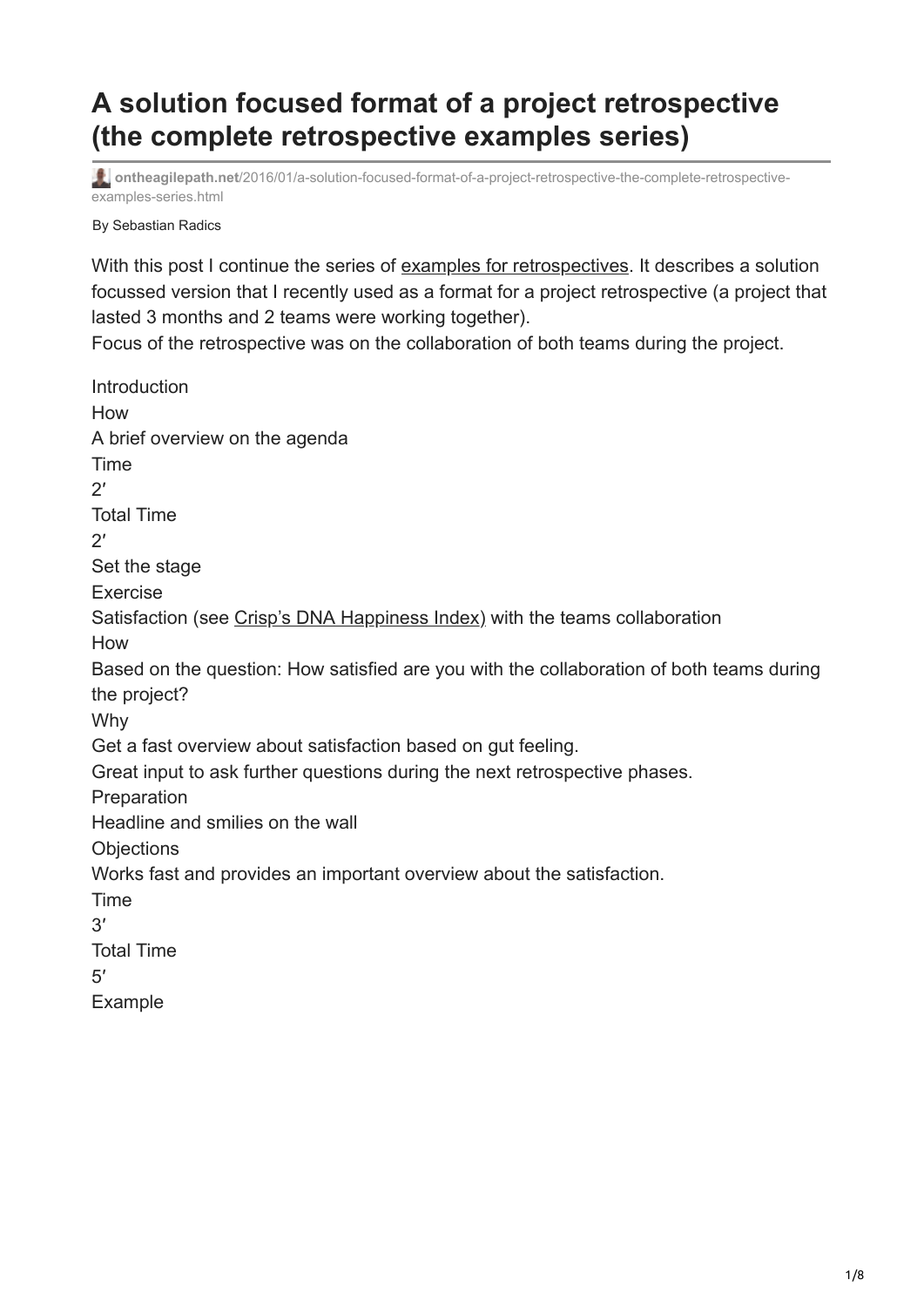

Gather data

Exercise

Team collaboration timeline

How

Working in pairs – a pair is build by one member from every team, to already mix the input

and foster cross team collaboration. The task was to remember six significant situations from the project (can be

connected to team collaboration but also loosely coupled).

Maximum 6 items per pair.

Each item had to be mapped to the timeline (roughly).

In addition every item had to be connected with a mood indicator (was it a positive event  $(+++)$ , a

neutral one (ooo) or something to improve (—))

After the collection phase, the pairs had to add their items to the timeline and mood matrix on the wall and

explain it shortly to the whole group.

Why

It generates an overview and recaps the project.

As the group was about 16 participants, working in pairs and limiting the output to six items was a

way to gather the important points and avoid loosing momentum.

Mapping it to a point in time during the project opens the perspective and maybe connects it with other moments.

Indicating the mood can spot different impressions by pairs and provides an input for possible improvements.

**Preparation** 

Arrange a horizontal timeline and mark e.g. the months for orientation.

Add vertical mood indicators. I used  $+++$ , ooo, - You could e.g. use smilies instead. **Objections**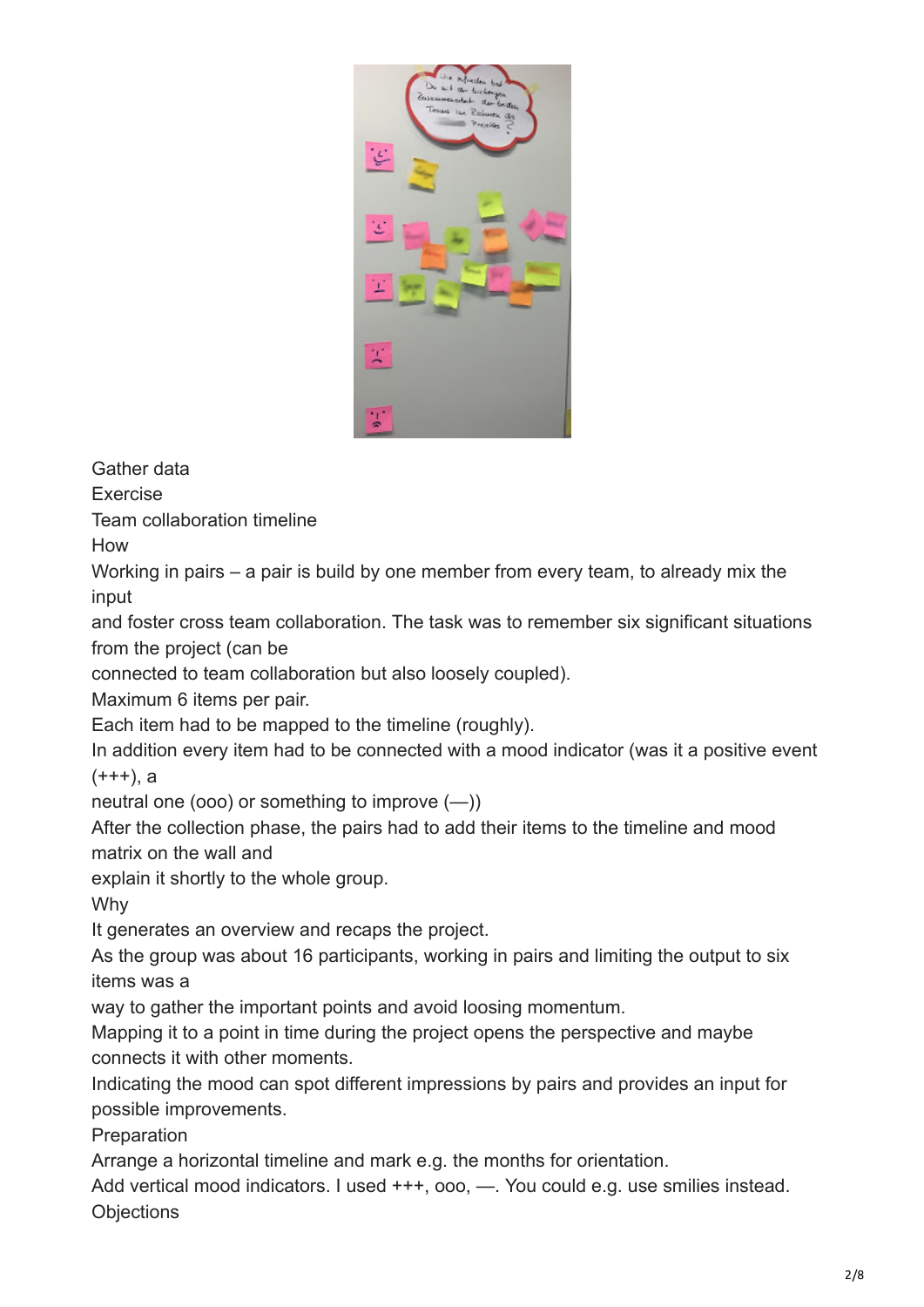Working in pairs adds activity (one can observe the noise and engagement level).

To limit the number of items is important to keep the flow during gather data.

Time

6′ to collect 6 facts

ca. 10′ to collect the pairs input

Total Time

 $21'$ 

Generate insights

Exercise

What went well?

How

Build groups of max. five people, again mixing teams.

Every group collects points that went really well regarding the teams' collaboration in the project.

For every point found, explain what were contributions that made this point a really positive one.

Explain your outcome to the whole group.

We arranged a space on the wall where every group pinned their results and explained it. This way everyone can read through it and the results are accessible and highly visible during the next phases.

Why

Again groups with participants from both teams help to gather different perspectives and have some clarifications and discussions up front. In addition it fosters working together and get to

know each other even better.

The 2nd question aims for thinking more about the positive sides of this point. While investigating, the point gets even more prominent and maybe becomes a sticky one.

Preparation

A flip chart that explains the exercise and displays the two questions.

A flip chart for every group to write down their outcomes.

Think through the exercise and clarify upfront how the room can be arrangend to support the groups work:

- Where will you place the flip charts?
- How can you avoid interruptions?
- Can everyone read the questions for this exercise?
- Where will you display the groups results, so that everyone can follow the presentations and that it is

accessible during the next steps in your retrospective.

**Objections** 

Group work fosters driver for results. Everyone seemed highly engaged while discussing the

positive areas of their team work.

The 2nd question helped to get some deeper insights about the frame of a positive point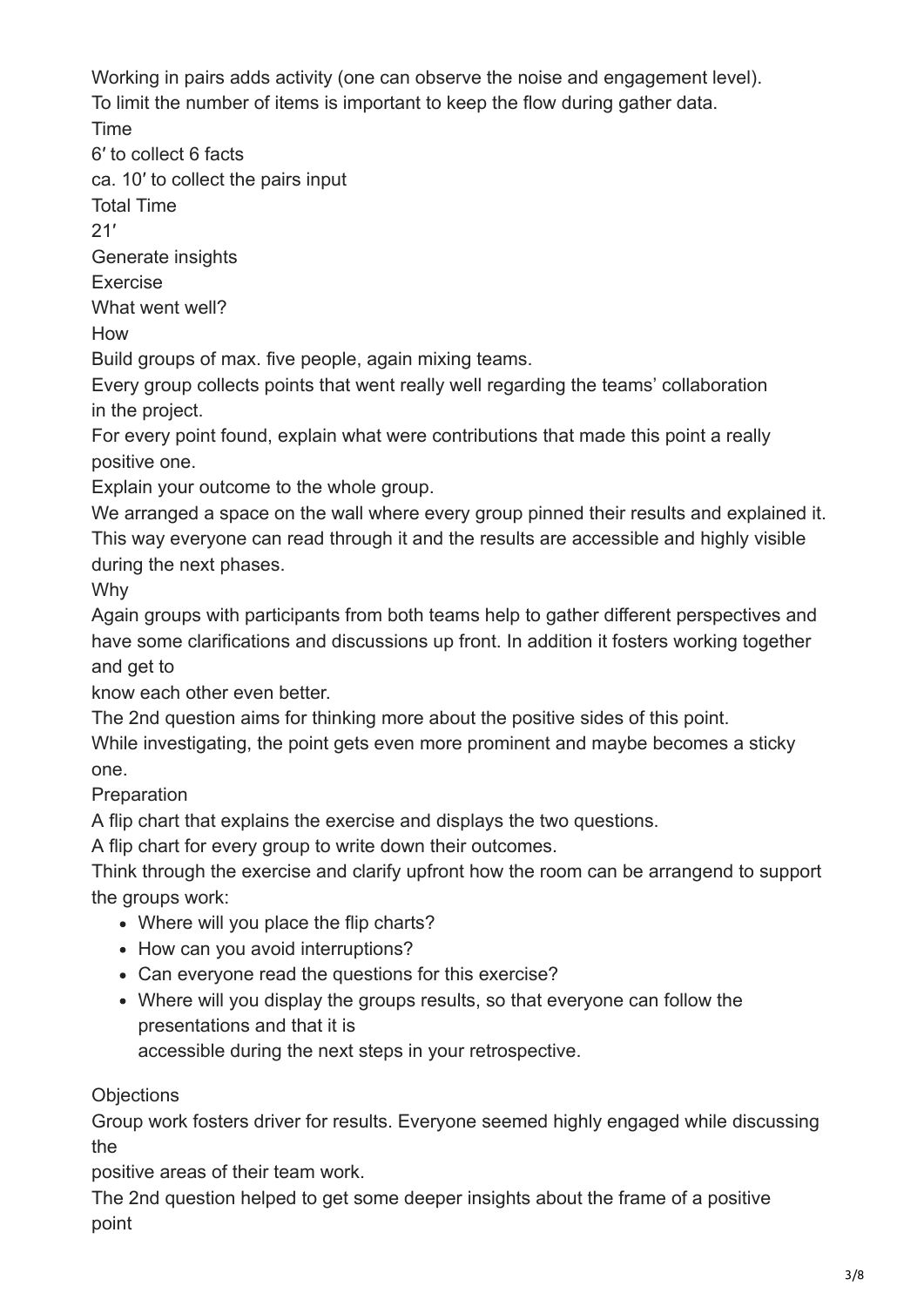Time 7′ to collect points and answer the 2nd questions ca. 10′ to present the outcome to the whole group Total Time 48′

Example

WAS LIEF GLIT? **O SAMMELT BITE GENERAH** PUNKTE, DIE IN EURER ZUSTATIVIE UPPEEIT RICHTIG GUT LIEFEN O FUE JEDEN PUNKT ODAS HAT DAYL BEIGETRAGEN, DASS. IS ALS POSITIO EINGESCHATIFT WIRD + Unive Vordellung for alle

Generate insights (2)

Exercise

And what would you like to have happen in your collaboration?

How

Based on the questions used in [The Five Minute Coach: Improve Performance Rapidly](http://www.amazon.de/gp/product/1845908007/ref=as_li_tl?ie=UTF8&camp=1638&creative=19454&creativeASIN=1845908007&linkCode=as2&tag=httpwwwradics-21)

, this entry questions should help the groups to focus on their future collaboration. Asking: "What would you like to have happen?", places the perspective to the outcome.

Again work in groups of max. 5 members, mixed.

In addition to the main question the group had to answer 3 supporting questions:

And when this change happens, then what happens?

And who can execute that change?

And when can you determine whether that change happened?

Why

Working in groups … argumentation see above

Using the forward looking questions helps to focus on an outcome and not to dig deeper and deeper in problems.

Especially when working with teams, problem solving techniques are not longer the way to go. Using solution focused approaches is the

better alternative.

Using the 3 supporting questions describes the outcome and adds the responsibility and time aspects too.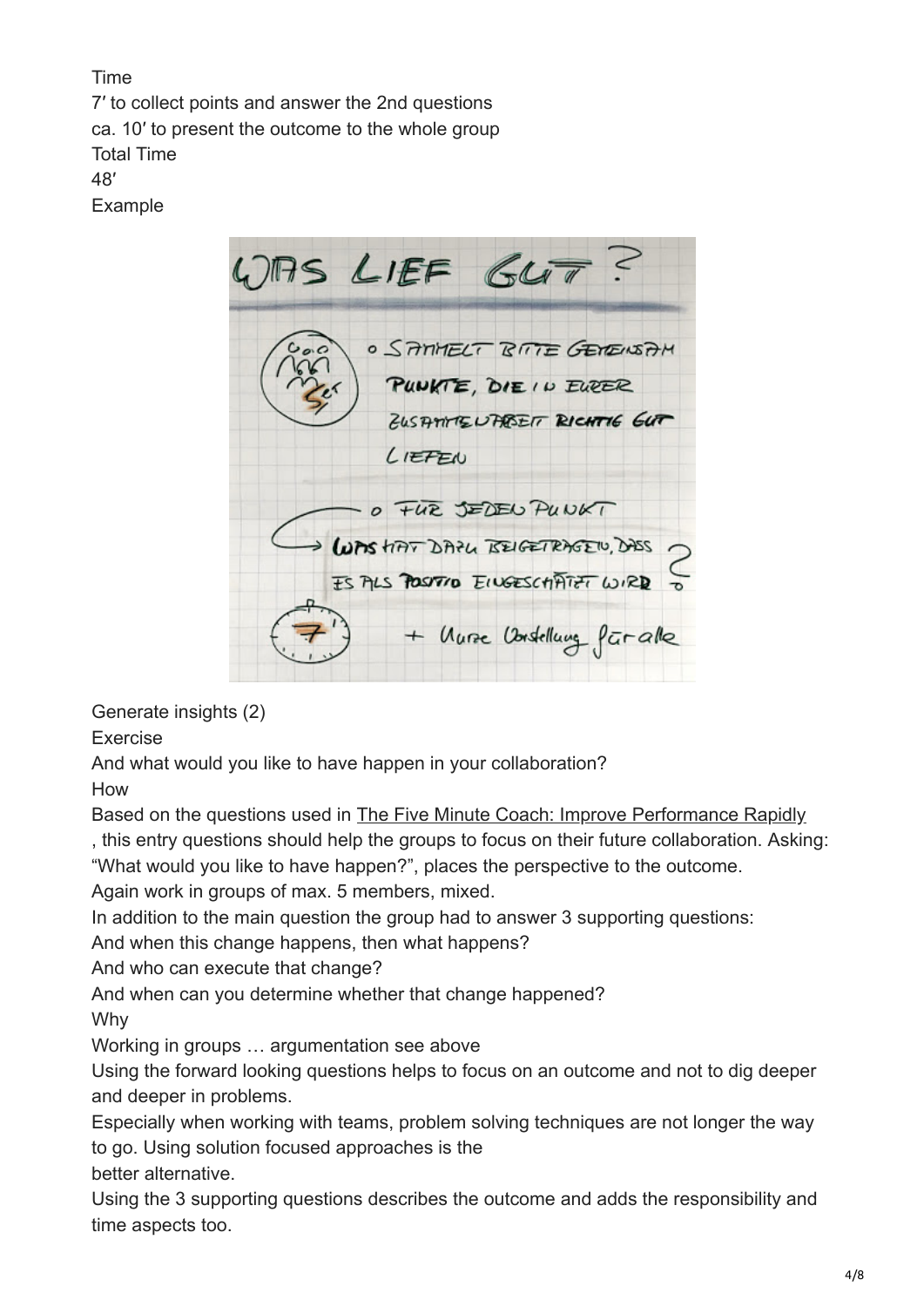Preparation A flip chart that explains the exercise and displays the 4 questions. A flip chart plus enough paper for every group to write down their outcomes. Like above please consider a proper room preparation **Objections** At least the german translation of the question was not that easy to grasp. All groups described at least 1 outcome Time 13′ to collect points and answer the four questions ca. 5′ to present the outcome to the whole group Total Time

## 66′

Example

UND WAS MOCHTET INR. DASS IN DER GEMEINSANEN EUSAMMENARBEIT PASSERT ET HND WEDN DIE < VERÄNDERGAS> EINTRITT, DANN PASIERT WAS? **B UND WER KANN DIE « UZZANDZRUUCH** DURCHFUHREN ? **B UCD BIS WALL KONNT INE** FRAEDWED OF DIE . VERANDERUNG EILGETRETEN IST ?  $\overline{A}$  $5'$  $\sqrt{\alpha}$ 17

Decide what to do

Exercise

Dot Voting to select the change to implement first followed by detailing that change? How

Consolidate the proposals from every group. I wrote headlines for every proposal on a flip chart.

And combined common proposals with some notes, when we had to merge ideas.

Ask: And what change will you implement first?

Select the candidate to implement via dot voting (everyone items/2 dots and all distribute their dots on

their candidate)

Detail that change by describing necessary actions (what, who, until when). Why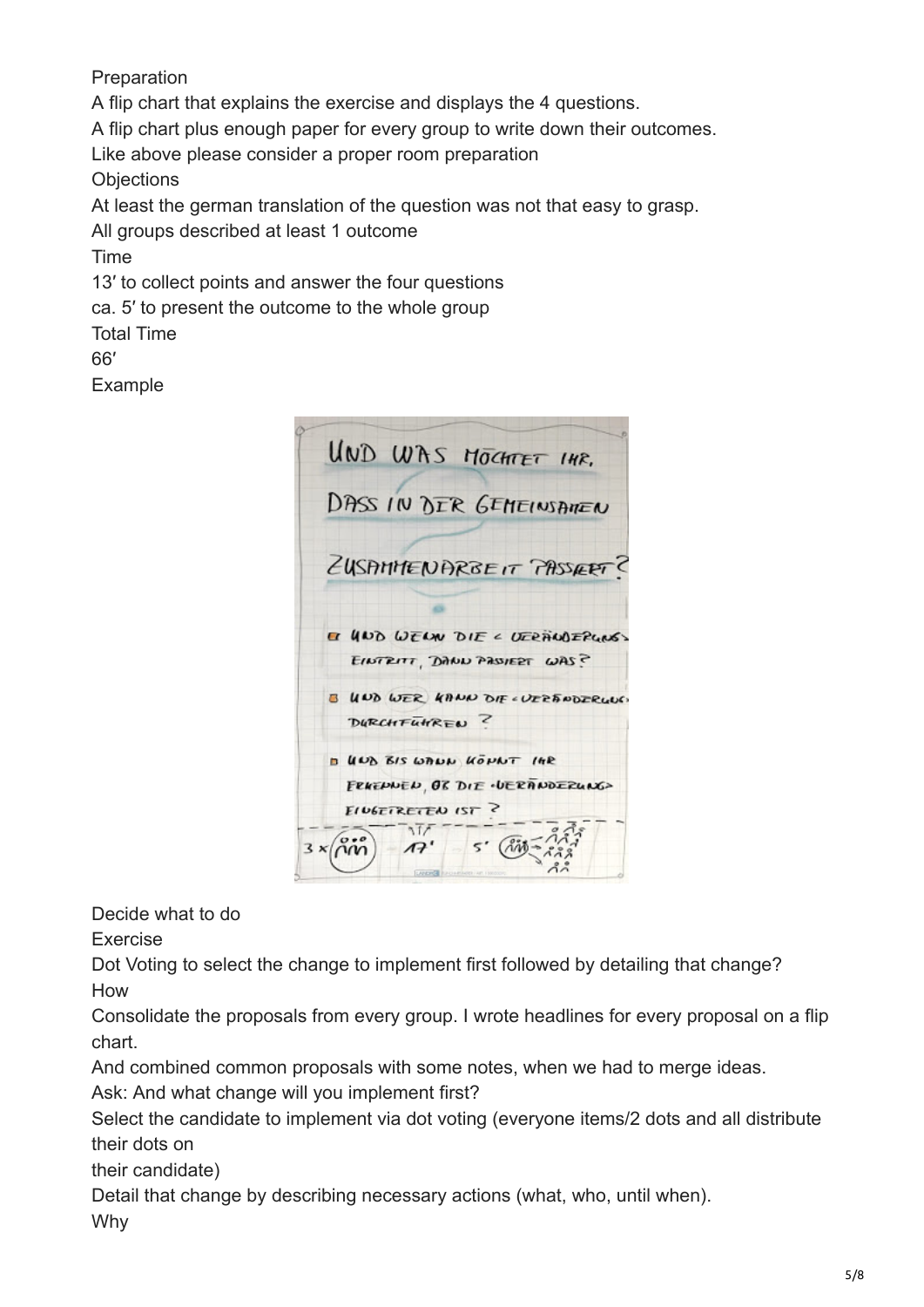We had 5 suggestions for changes. It works best to start with one and not to get paralyzed by a choice.

Dot voting to indicate the most promising change candidate uses our great first indicator – gut feeling – that is

supported by the answers on the 4 questions.

If that change will not work, you can anyway implement the next one.

**Preparation** 

A flip chart to collect all headlines for change proposals and a flip chart to detail the change.

A pen for everyone to make their dots (if possible at the same time to avoid heavy tactical voting).

**Objections** 

Extracting headlines is best done through the group. They have to name their headline. For merged items their should be further comments what got merged.

Time

7′ for headlines and merging

10′ for details and concrete action items

Total Time

83′

Example



## **Feedforward**

Exercise

Based on the question: "For the next project retrospective we should…?" everyone adds their points for things to keep, drop, what else?

How

Explain the questions and let everyone write down their items on sticky notes.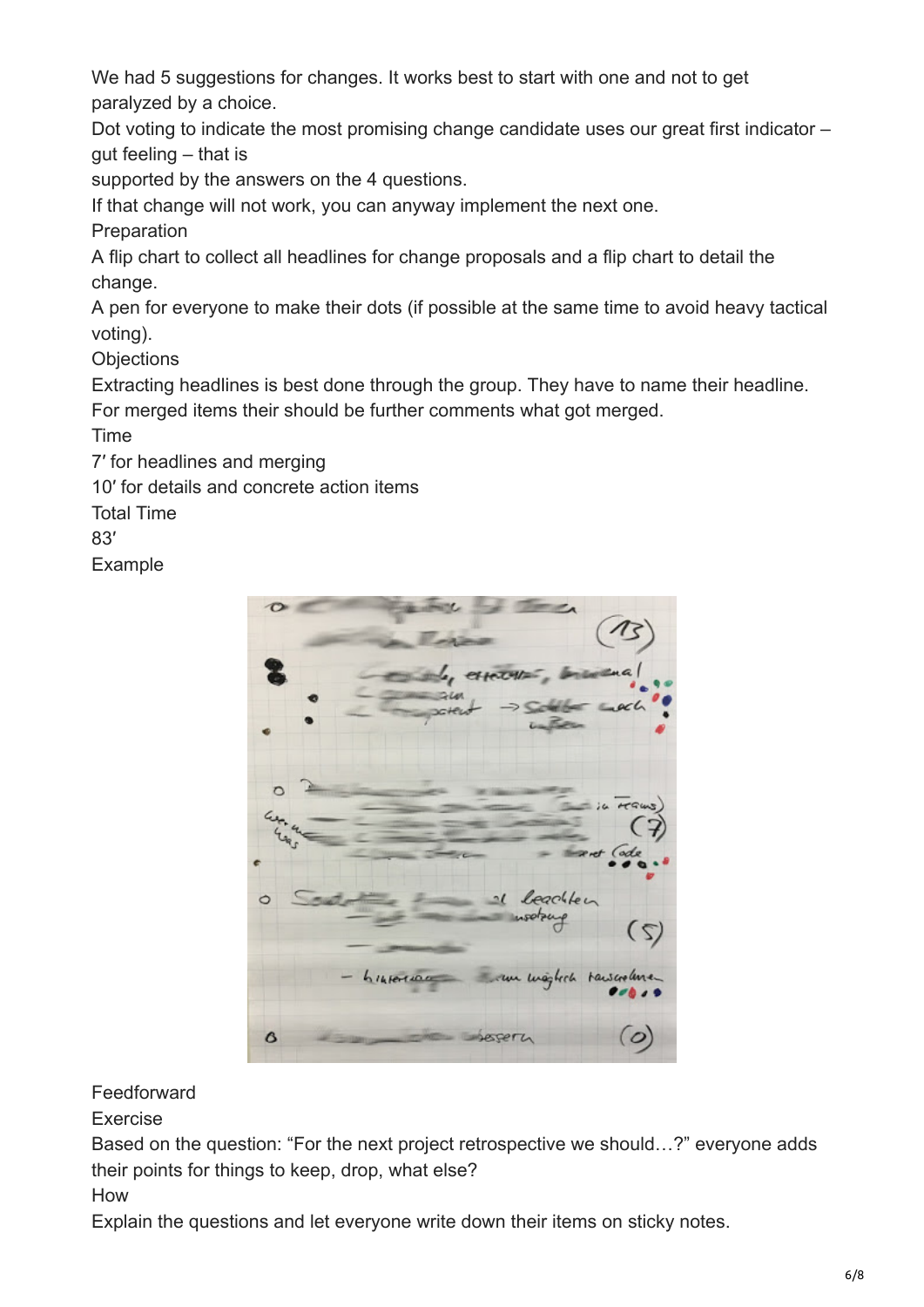Place the keep,drop, what else points near the door so that everyone can provide their points when they leave

the room

Why

Again forward focussed, people add/remove elements that will improve further retrospectives.

Having it silently and anonymous helps to figure out critical points too.

Preparation

The questions and headlines for Keep, Drop, What else…? should be visible on the wall. Sticky notes and pens for everyone.

**Objections** 

Great points and high engagement.

Time 7′ Total Time 90′

Example



[Based on Stefan Nowaczynski's experience using solution oriented reflection instead of](http://www.stefan-nowaczynski.de/loesungsorientierte-reflexion-statt-feedback/) feedback (DE) I had the opportunity to reflect on the retrospective format using the following four guiding questions:

- With what are you satisfied the most?
- What was you most useful contribution?
- Based on that learning experience, what will you continue to do?
- Retrospective, what would you do in another way?

Great questions that really helped me to reconsider the 90′.